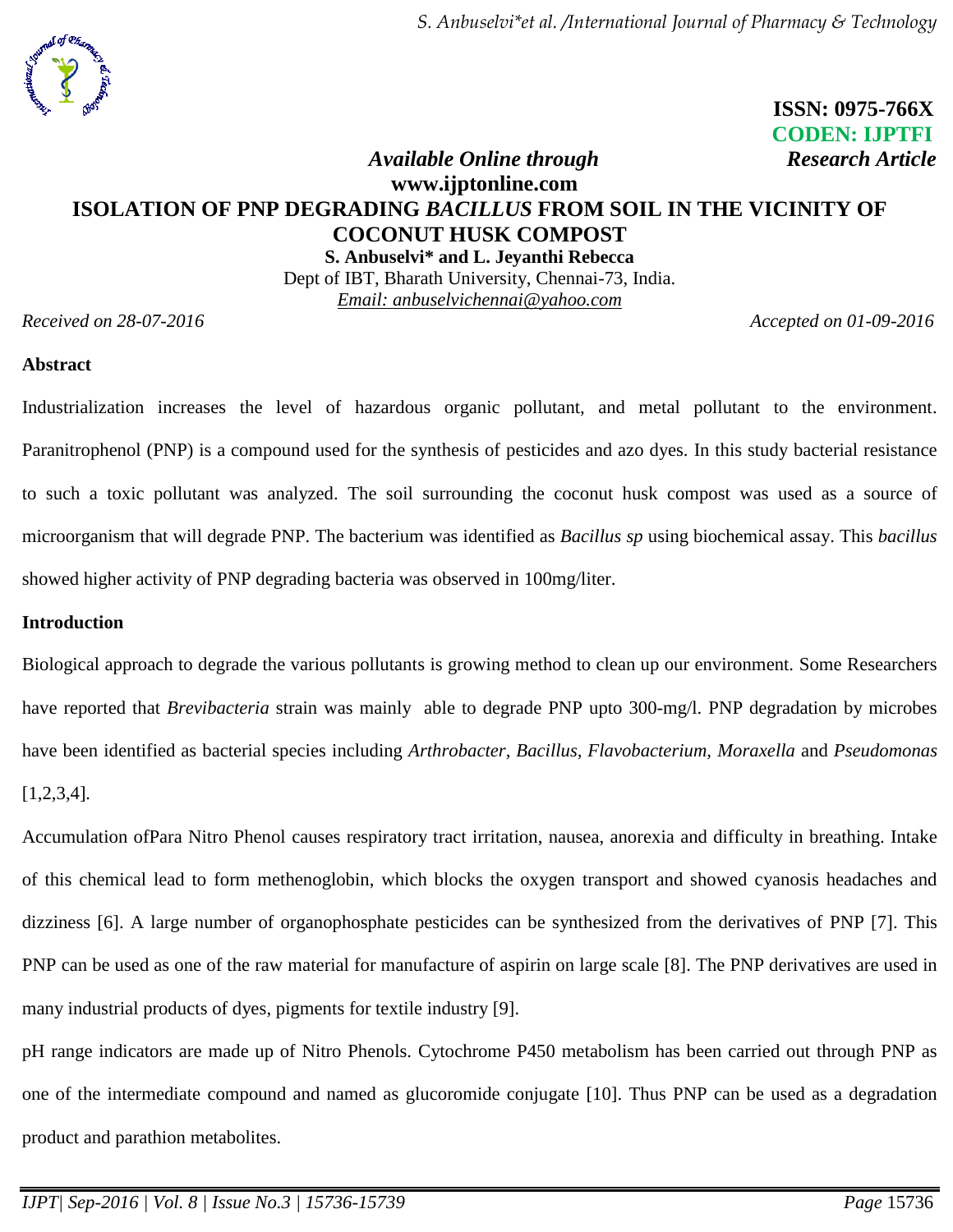### **Materials and Methods**

Soil samples were taken from around the vicinity of coir waste compost and was transferred to the polythene bags and stored at –20º C. The sample was added into 100 ml of minimal salt medium and kept in a rotary shaker at 37˚C in 200 rpm for 48 hours. The turbidity of the medium implies the growth of an organism. From this, one ml of sample was transferred to the minimal salt medium whose glucose concentration (1 g/L) and PNP concentration (100 mg/L) and kept for 48 hours [11,12,13]. Coconut husk acted a carrier of phosphate solubilizing bacteria especially *Bacillus* [14,15] and hence was used to investigate the PNP degrading activity in this study.

#### **Results and Discussion**

The bacterium was isolated from soil was grown on Nutrient Agar medium by Streak plate method. The colonies showed yellow color and it was confirmed by gram staining in the form of positive rod shaped capsulated bacterium and green color spores formation by endospore test. The biochemical assay showed the presence of *Bacillus sp* (Table 1).

| Table 1: Biochemical test for microbial isolate. |  |
|--------------------------------------------------|--|
|--------------------------------------------------|--|

| S.No                  | <b>Parameters</b>                | <b>Result</b> |
|-----------------------|----------------------------------|---------------|
| 1                     | Citrate utilization Test         | positive      |
| $\mathcal{D}_{\cdot}$ | Urease                           | positive      |
| 3                     | Indole production Test           | negative      |
| 4                     | Voges-Proskauer Test             | negative      |
| 5                     | Glucose-lactose utilization Test | negative      |
| 6                     | Catalase Test                    | positive      |
| 7                     | Methyl Red Test                  | positive      |

The *Bacillus sp* had depredating at 32% w/v of PNP per 100 ml of mineral salt medium. *Bacillus sp* showed higher degradability level of 100 mg/l (Fig 1). The optimum temperature and pH of *bacillus* was 37ºC and 5.6. The PNP degrading bacteria could not utilize glucose and lactose for its activity only 48 hours(Table2).

**Table 2: Para Nitro Phenol Degradation activity by soil isolate.**

| S.NO | <b>PNP</b> concentration $(mg/l)$   O.D at 600nm |      | Degradation Activity $(\% )$ |
|------|--------------------------------------------------|------|------------------------------|
|      | <b>100</b>                                       | 0.12 | 32                           |
|      | 200                                              | 0.14 | 31                           |
|      | 300                                              | 0.32 | 25                           |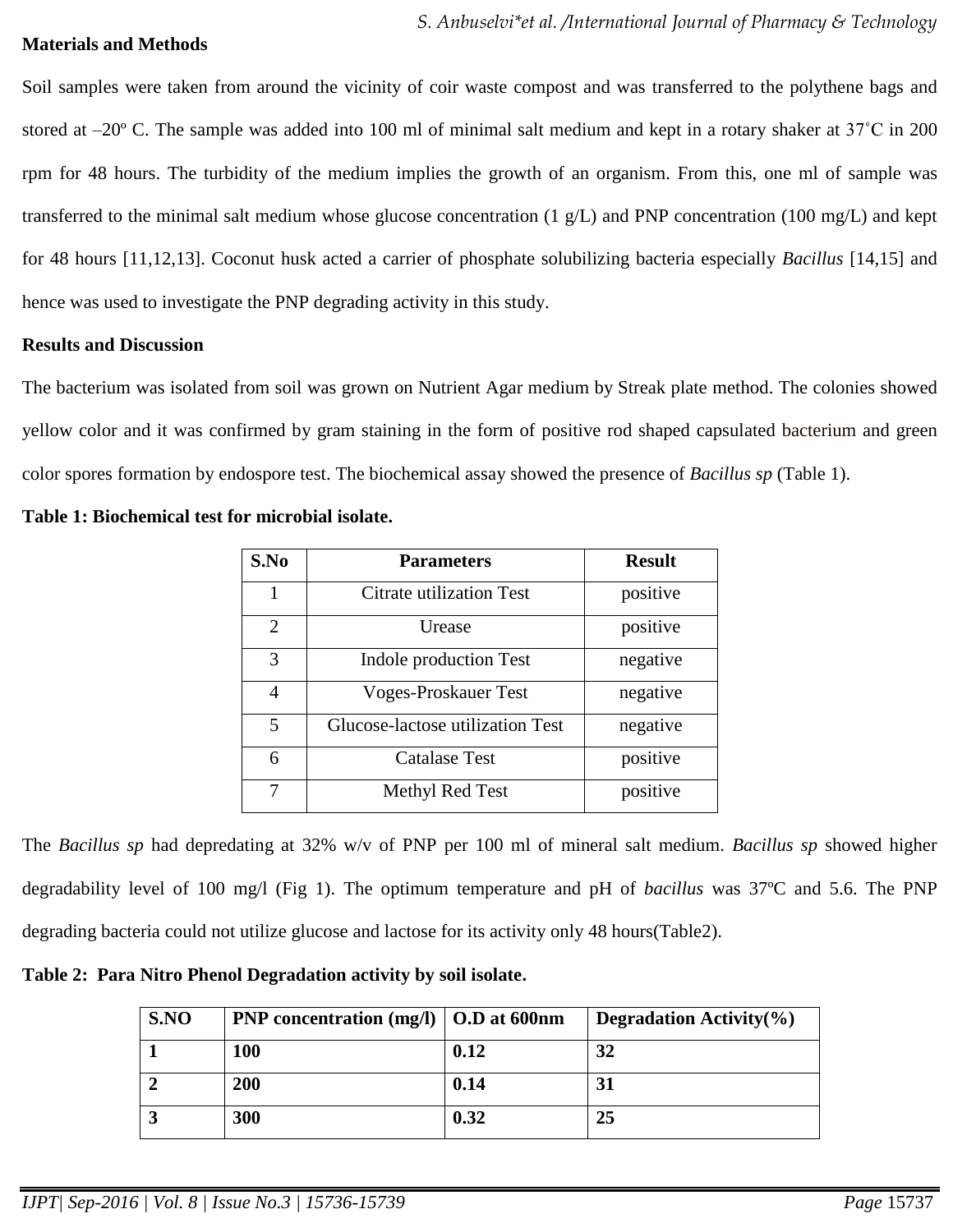|     |      | . Anbuselvi*et al. /International Journal of Pharmacy & Technology |  |
|-----|------|--------------------------------------------------------------------|--|
| 400 | 0.25 | 20                                                                 |  |

From this study it was found that the *Bacillus sp* isolated from the soil surrounding coir waste compost was found to degrade PNP. Thus the *Bacillus sp* can be used to protect our environment against pollution. Further work has to be carried out to substantiate these findings.

**5 500 0.22 11**

#### **References**

- 1. Debomanda Ningthoujam, Isolation and identification of a *Breviobacterium* lines strain degrading p-nitrophenol. African journal of Biotechnology,2005, 4(3):256-257.
- 2. Hanne L. F., Kirk L., Appel S. M., Narayan A. D, Bains K. K. Degradation and induction specificity in actinomycetes degrade *p*-nitrophenol. Appl Environ Microbiol. 1993, 59,3505**–**3508.
- 3. Pakala S.P, GoriaP, Pinjari A B,Krovidi RK, Baru R, Yanamandra M, Merrick M and Siddavatta D, Biodegradation of methyl parathion and paranitrophenol 2 hydroxylase in *Serratia*stain, Appl.Microbial, Biotechnol, 2006,73,1452- 1462.
- 4. Spain J.C. and Gibson D.T,Pathway for biodegradation of p-nitrophenol in *Moraxella*sp, Appl.Environ.Microbiol,1991,57,812-819.
- 5. Kimura N., Shinozyaki, and Urushigawa, Y.: Phylogenetic and phenotypic relationships of microorganisms that degrade uncoupler compound, 2, 4-dinitrophenol. J.Gen. Appl. Microbiol. 46, 317-322 (2000).
- 6. Munnecke D.M, and Hsieh D.P, Microbial decontamination of parathion and paranitrophenol in aqueous media,ApplMicrobiol,1974,28(2):212-217.
- 7. Bruhn C., LenkeH.,andKnackmuss, H.J.: Nitrosubstituted aromatic compounds as nitrogen source for bacteria. Appl. Environ. Microbiol. 53, 208-210. (1987)
- 8. Kitagawa W., Kimura, N., Kamagata, Y. (2004). A Novel p- Nitrohenol Degradation Gene Cluster from a Gram Positive Bacterium, *Rhodococcusopacus* SAO 101. J.Bacteriol. 186: 4894-4902.
- 9. Marvin, Sikkema FD, de BontJaM (1994). Degradation of nitroaromatic compounds by microorganisms. Appl. Microbiol, Biotechnol. 42: 499.